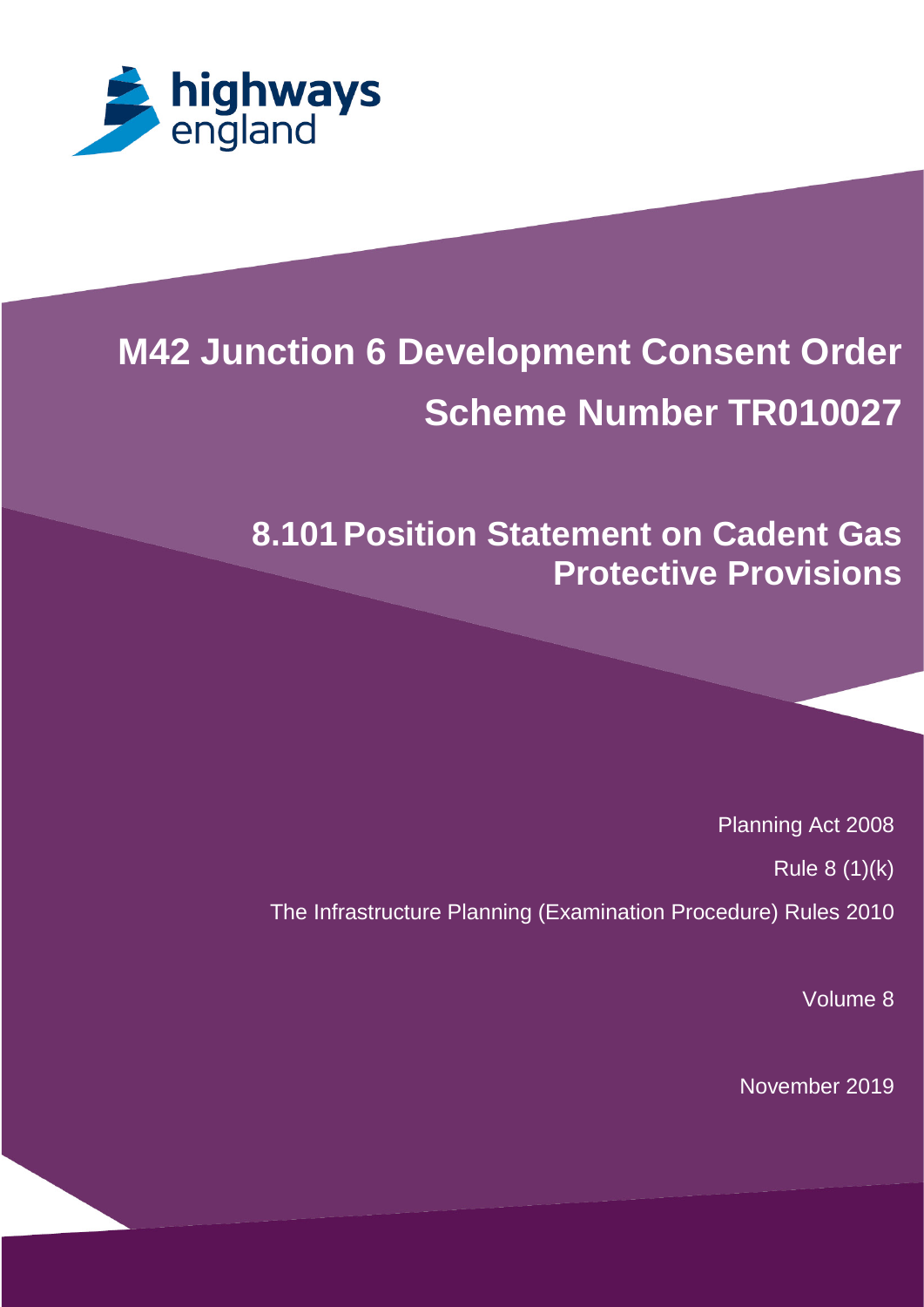

### **Table of contents**

| <b>Chapter</b> |                                                                   | <b>Pages</b> |
|----------------|-------------------------------------------------------------------|--------------|
|                | Reps re form of protective provisions submitted re cadent         | 3            |
| 1.1            | Background                                                        | 3            |
| 1.2            | Background to Protective provisions (PPs)                         | -3           |
| 1.3            | The Applicant's representations on points of difference re Cadent | .5           |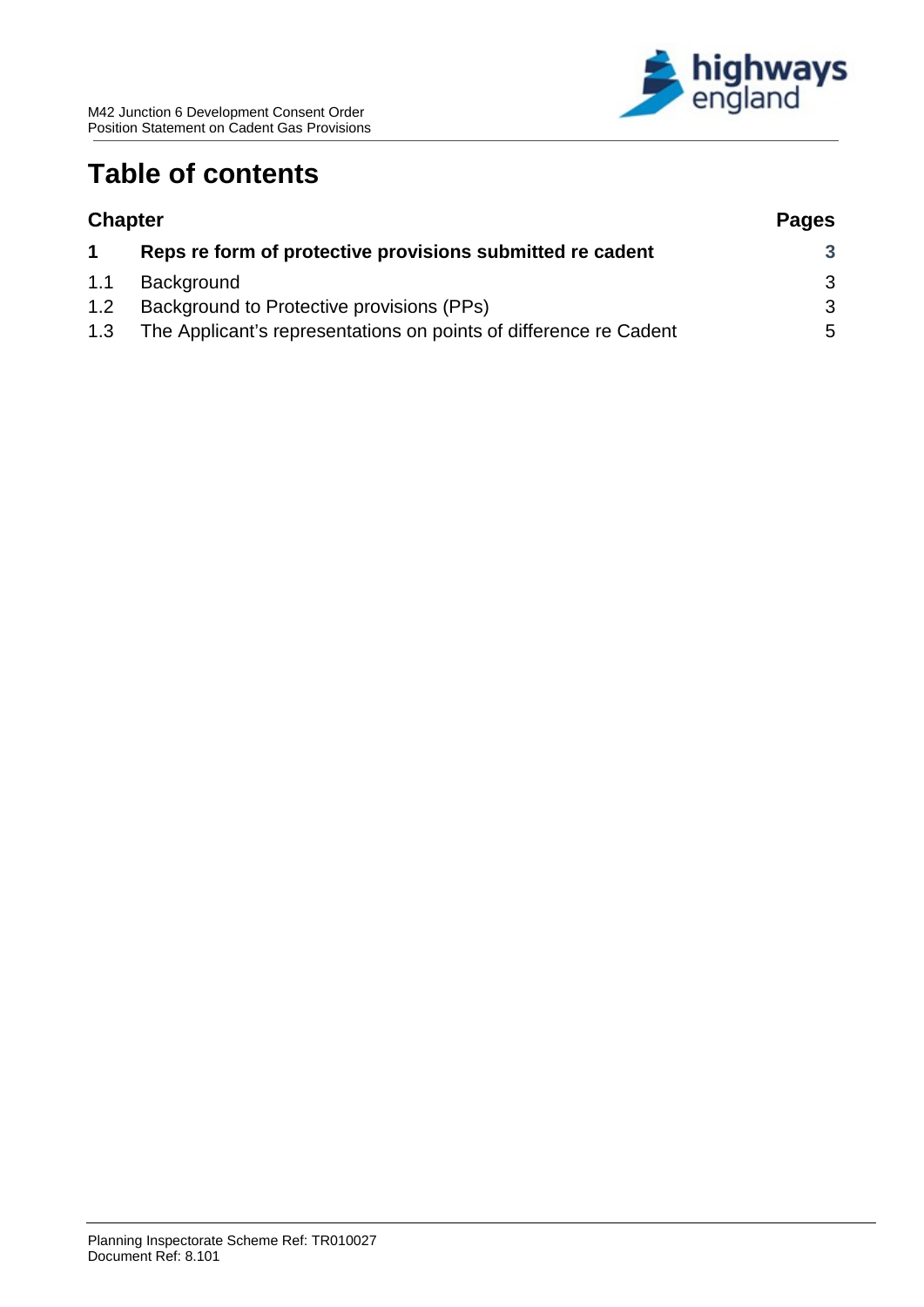

### <span id="page-2-0"></span>1 Reps re form of protective provisions submitted re cadent

#### <span id="page-2-1"></span>1.1 Background

 $1.1.1$ Highways England (**the Applicant**) and Cadent Gas Limited (**Cadent**) have sought to reach agreement on the form of protective provisions (**PPs**) to be included in the DCO. While agreement has largely been reached (see dDCO submitted at Deadline 9, Schedule 12, Part 5), there are a number of points of difference between the parties, on which the Examining Authority is asked to rule.

#### <span id="page-2-2"></span>1.2 Background to Protective provisions (PPs)

- $1.2.1$ The PPs included in the dDCO build on long-established statutory provisions which protect utilities from the adverse impacts of construction of projects on their apparatus (e.g. setting out a process for agreeing the form of diversions, restricting access to apparatus during construction, and so on).
- $1.2.2$ The typical process for developing PPs on a given scheme is as follows:
	- a. A "standard" form of PPs is included in a dDCO for a given project when applied for, for the benefit of all electricity, gas, water and sewerage utilities (see M42 J6 dDCO, articles 35 and 43 and Schedule 12, Part 1) and for operators of electronic communications code networks (see M42 J6 dDCO, articles 35 and 43 and Schedule 12, Part 1).
	- b. However, certain utilities, including Cadent, tend to object or make representations as a matter of course to the application of these "standard" PPs, arguing that they do not provide adequate protection for its apparatus, either in general or given the impact of the particular scheme. They seek to agree that their own preferred form of "bespoke" PPs will apply instead. In truth, the standard PPs do provide sufficient protection, as can be seen from their extensive historic use and the fact that many statutory undertakers accept them. The bespoke PPs sought by some statutory undertakers therefore represent a preferred position, rather than one that is essential for the protection of their undertaking. This can be seen from Cadent's own submissions which in most cases refer to the "appropriateness" of their preferred wording being in the PPs, rather than its "necessity".
	- c. The Applicant and the utility (e.g. Cadent) then seek to reach agreement on the form of "bespoke" PPs to apply in respect of that utility's apparatus, rather than the "standard" PPs. Depending on the terms, the "bespoke" PPs are included on the face of the DCO, or in a side agreement. A side agreement may also provision for other matters necessary to deal with the utility's objection to the form of DCO, such as the granting of particular rights over land for access or laying of utility apparatus, or as regards the conduct of particular diversion works.
	- d. The utility then withdraws its objection/representation to the scheme on the basis that satisfactory protection has been secured.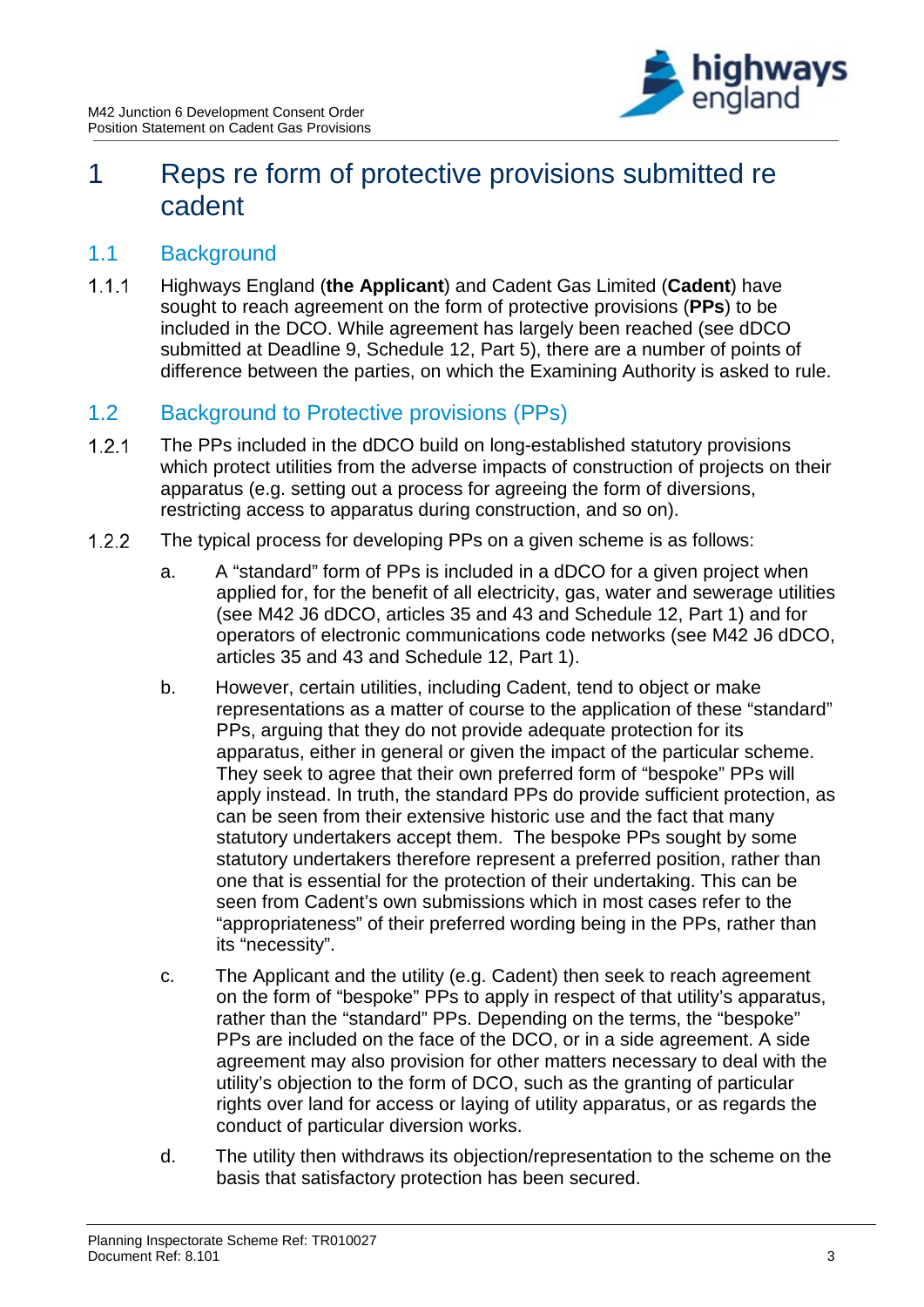

- $1.2.3$ Historically, PPs have been included in legislation where it is necessary to give statutory effect to the arrangements in place between a promoter and an affected third party. This could be because it is necessary to regulate the interaction between the statutory regimes authorising the new development and the existing infrastructure, because third party rights are affected in a way that could not be achieved, by private agreement, or where the effect of the arrangements would be to fetter the statutory discretion conferred by the legislation. So, for example, in the PPs for the benefit of all electricity, gas, water and sewerage utilities contained in the DCO at Schedule 12, Part 1,:
	- a. para. 1(1) makes clear that written agreements between the promoter and a utility undertaker can override the protective provisions in the DCO;
	- b. para. 4 (Apparatus in stopped up streets) preserves the utility's existing statutory rights, exercisable against third parties (e.g. land owners), in respect of its apparatus in the street, notwithstanding that the street is stopped up under the article 17 of the DCO. A contractual provision as between the Applicant and the utility could not preserve those rights:
	- c. para. 3 (On street apparatus) provides that the protective provisions contained in Part 1 of Schedule 12 do not apply where relations between the promoter and a utility are regulated by the New Roads and Street Works Act 1991 (i.e. in respect of apparatus in a street), thereby removing any implication that the DCO overrides the 1991 Act. The effect of the 1991 Act cannot be interfered with by contract;
	- d. para. 5 (protective works to buildings) and para. 6 (acquisition of land) limit how the Applicant may exercise the statutory powers conferred by articles 22 and 24 respectively;
	- e. paras. 7 (removal of apparatus), 8 (facilities and rights for alternative apparatus) and 9 (retained apparatus) limit how the Applicant may exercise the statutory powers to carry out the authorised development, such as those conferred by article 35 to extinguish the rights of, and remove or reposition apparatus belonging to, statutory undertakers;
	- f. paras. 10 and 11 (expenses and costs) place a statutory duty on the Applicant as undertaker of the authorised works to meet the utilities' costs in respect of works to apparatus;
	- g. para. 12 (co-operation) places a statutory duty on the Applicant to coordinate the authorised works and on the utility to co-operate in that regard.
- $1.2.4$ (Similar provision is made in Schedule 12, Part 2 re operators of Electronic Communications Code Networks.)
- $1.2.5$ Section 127 of the Planning Act 2008 provides (sub-s.(2) and (3)) that a DCO may authorise the compulsory acquisition of a statutory undertaker's land if the Secretary of State is satisfied that):
	- a. it can be purchased and not replaced without serious detriment to the carrying on of the undertaking, or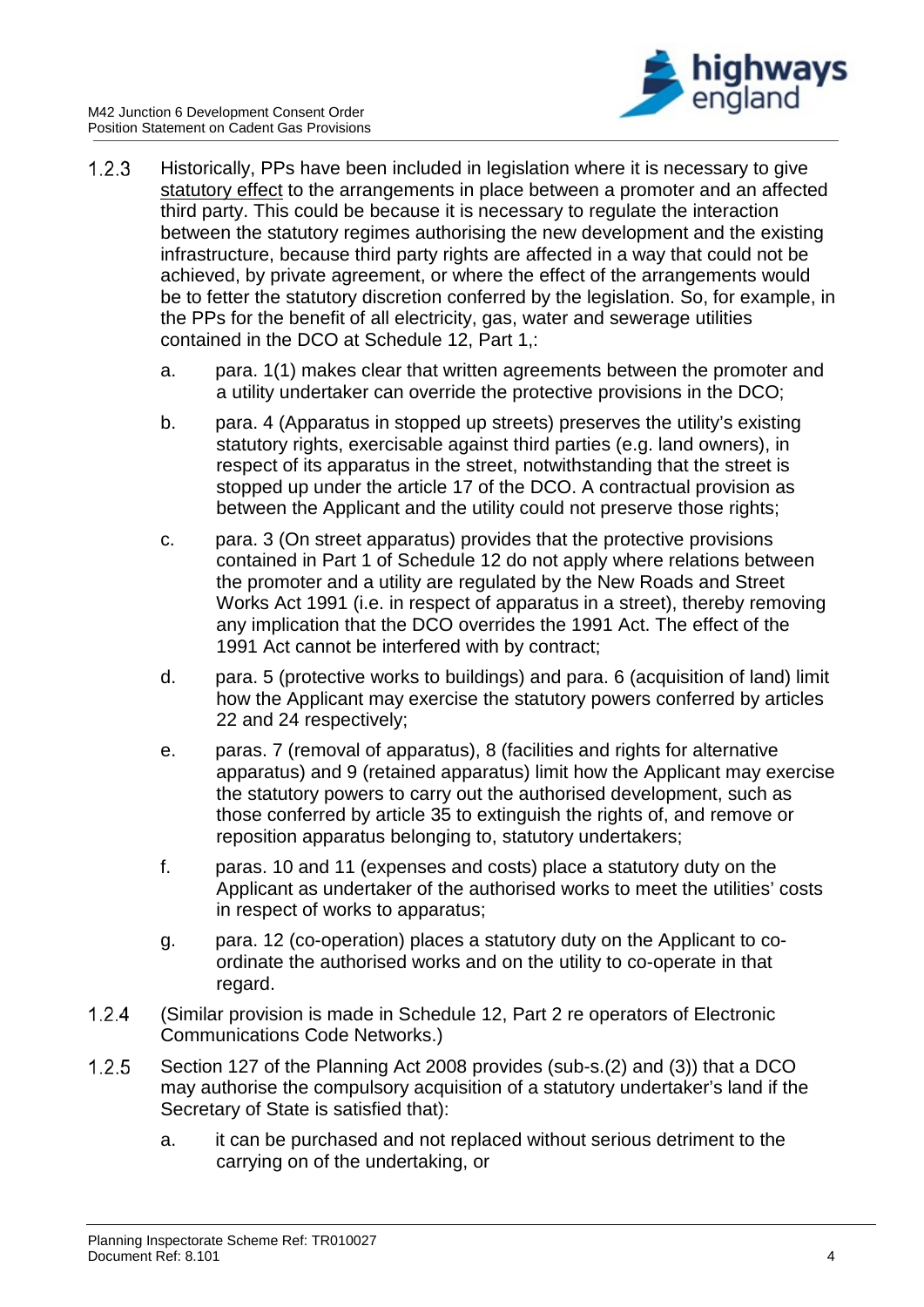

b. if purchased, it can be replaced by other land belonging to, or available for acquisition by, the undertakers without serious detriment to the carrying on of the undertaking;

and (sub-s.(5) and (6)) may authorise the acquisition of rights over such land or the creation of new rights if the Secretary of State is satisfied that:

- c. the right can be purchased without serious detriment to the carrying on of the undertaking, or
- d. any detriment to the carrying on of the undertaking, in consequence of the acquisition of the right, can be made good by the undertakers by the use of other land belonging to or available for acquisition by them.

The relevant test for the inclusion of statutory provisions in a DCO is therefore whether those are *necessary* to protect the statutory undertaking (*i.e*. to prevent "serious detriment" to it). If those matters can be addressed by contract, and those contractual provisions are agreed, then the PPs do not *have* to be part of the DCO (per Schedule 12, Part 1, para. (1)). That is the case irrespective of whether individual promoters might have felt (on another scheme) that it was expedient to agree to the inclusion of the PPs in the DCO authorising another scheme; the relevant test is whether the provisions *need* to be enshrined in legislation to give full effect to them.

#### <span id="page-4-0"></span>1.3 The Applicant's representations on points of difference re Cadent

 $1.3.1$ While agreement has largely been reached with Cadent on the form of PPs appropriate for inclusion in the DCO, (see dDCO submitted at Deadline 9, Schedule 12, Part 5), there are a number of points of difference between the parties, on which the Examining Authority is asked to rule. The Applicant's representations on these points of difference are set out below.

#### **(a) Paragraph 49(3)**

- $1.3.2$ Paragraph 49 (Removal of Apparatus) makes provision in respect of the removal of Cadent's apparatus for the purposes of the authorised development once replacement apparatus is in place. The broad scheme of this provision is standard and agreed. In summary, it provides—
	- 49(1): Cadent's apparatus is not to be decommissioned or removed (for the purposes of the authorised development) unless and until replacement apparatus has been installed and commissioned to Cadent's satisfaction.
	- 49(2): the Applicant is to give Cadent advance notice of the need to remove its apparatus, and must afford to Cadent, to its satisfaction, the necessary facilities and rights for the construction and maintenance of that replacement apparatus.
	- 49(3): If the Applicant cannot provide the necessary facilities and rights, then Cadent either must or may (see below) assist in obtaining those (but is in any event not obligated to use its own compulsory purchase powers in order to secure those facilities and rights).
	- 49(4): The alternative apparatus must be constructed as agreed with Cadent.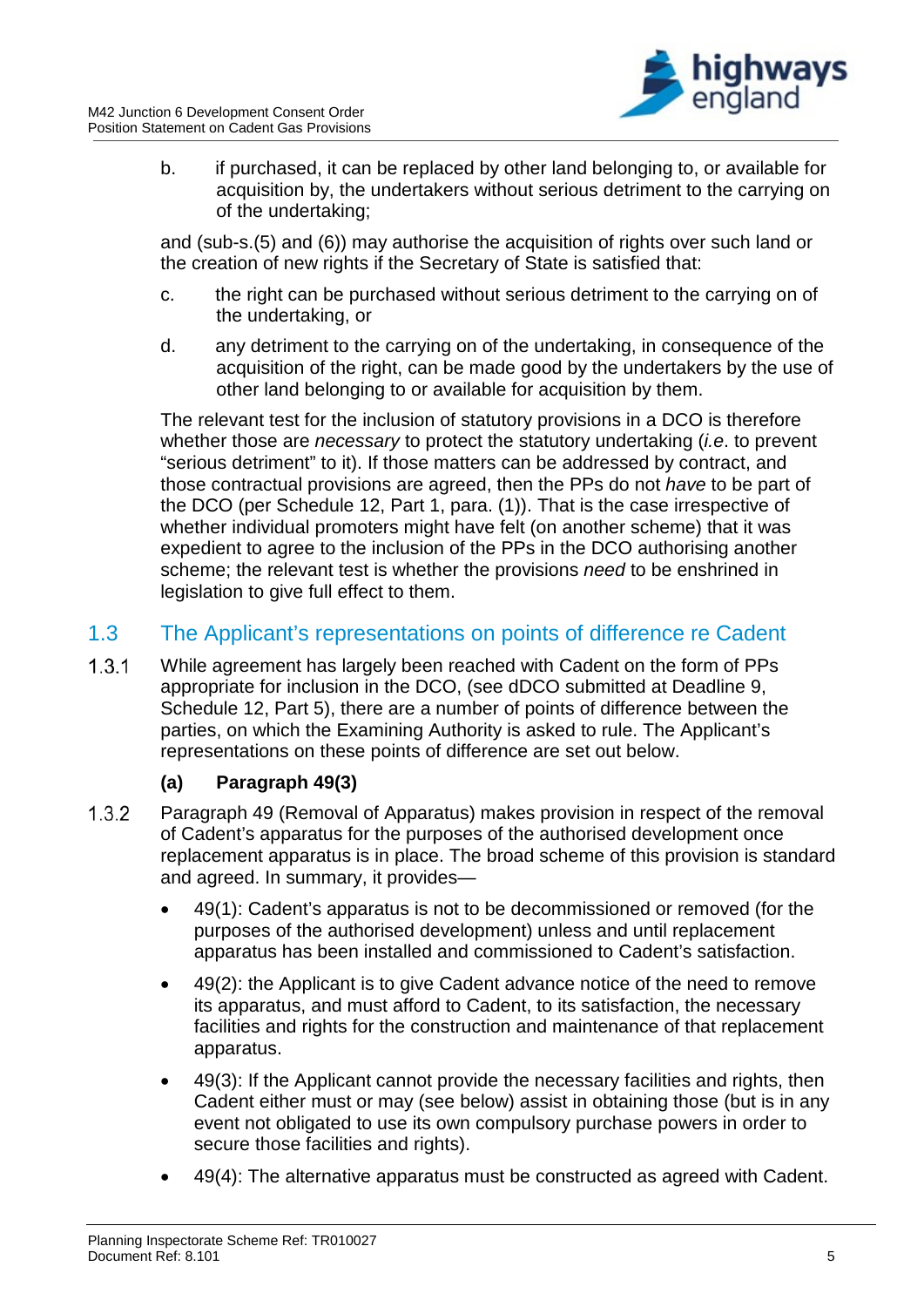

- 49(5): Once the form of the alterative apparatus is agreed, Cadent must (without delay) construct it and bring it into use, and decommission and remove the existing apparatus.
- $1.3.3$ The difference between the parties concerns the extent of Cadent's "assistance obligation" in para. 49(3), which states:

*"If the undertaker is unable to afford such facilities and rights as are mentioned in sub-paragraph (2), in the land in which the alternative apparatus or part of such apparatus is to be constructed, Cadent [may (acting reasonably in the circumstances)] OR [must], on receipt of a written notice to that effect from the undertaker, take such steps as are reasonable in the circumstances in an endeavour to assist the undertaker in obtaining the necessary facilities and rights in the land in which the alternative apparatus is to be constructed save that this obligation shall not extend to the requirement for Cadent to use its compulsory purchase powers to this end unless it (in its absolute discretion) elects to so do."*

Cadent considers this should read "may (acting reasonably in the circumstances)". The Applicant considers that it should read "must".

 $1.3.4$ In its representations to the Examining Authority, Cadent contends that it is seeking this wording because it, and its personnel, have:

> *"… in the past been placed under significant pressure to obtain rights and facilities in land where an absolute obligation has been placed on it. Cadent will of course assist the Promoter as it has always done. However it is key that Cadent and the Promoter work in partnership to obtain rights and facilities and that it is not left to Cadent in isolation to secure. This goes back to the point that we make above that Cadent derives no benefit from the Project. As such, an absolute obligation on it to assist in securing rights and facilities, even where it is not reasonable to do so, is not appropriate."*

- $1.3.5$ In short, Cadent is concerned that The Applicant will simply "pass the burden" of obtaining such rights to Cadent. The Applicant considers that Cadent should be obliged to assist because:
	- a. Under paras. 49(2), the Applicant is first obliged to "afford to Cadent to its satisfaction … the necessary facilities and rights …(a) for the construction of alternative apparatus; and (b) subsequently for the maintenance of that apparatus" – so it is for Cadent to determine what facilities and rights are required, and the Applicant must first seek those facilities and rights itself and cannot simply pass the burden onto Cadent;
	- b. Cadent's obligation under para. 49(3) would be limited to taking "such steps as are reasonable in the circumstances in an endeavour to assist", which is entirely consistent with Cadent's desire that "Cadent and the Promoter work in partnership to obtain rights and facilities". It is also less of an obligation than the "best endeavours" obligation applicable under Part 1 of Schedule 12, which is the traditional burden;
	- c. the Applicant is to meet Cadent's costs in this regard (see para. 52(1)), and so if any burden is imposed on Cadent, it will be recoverable;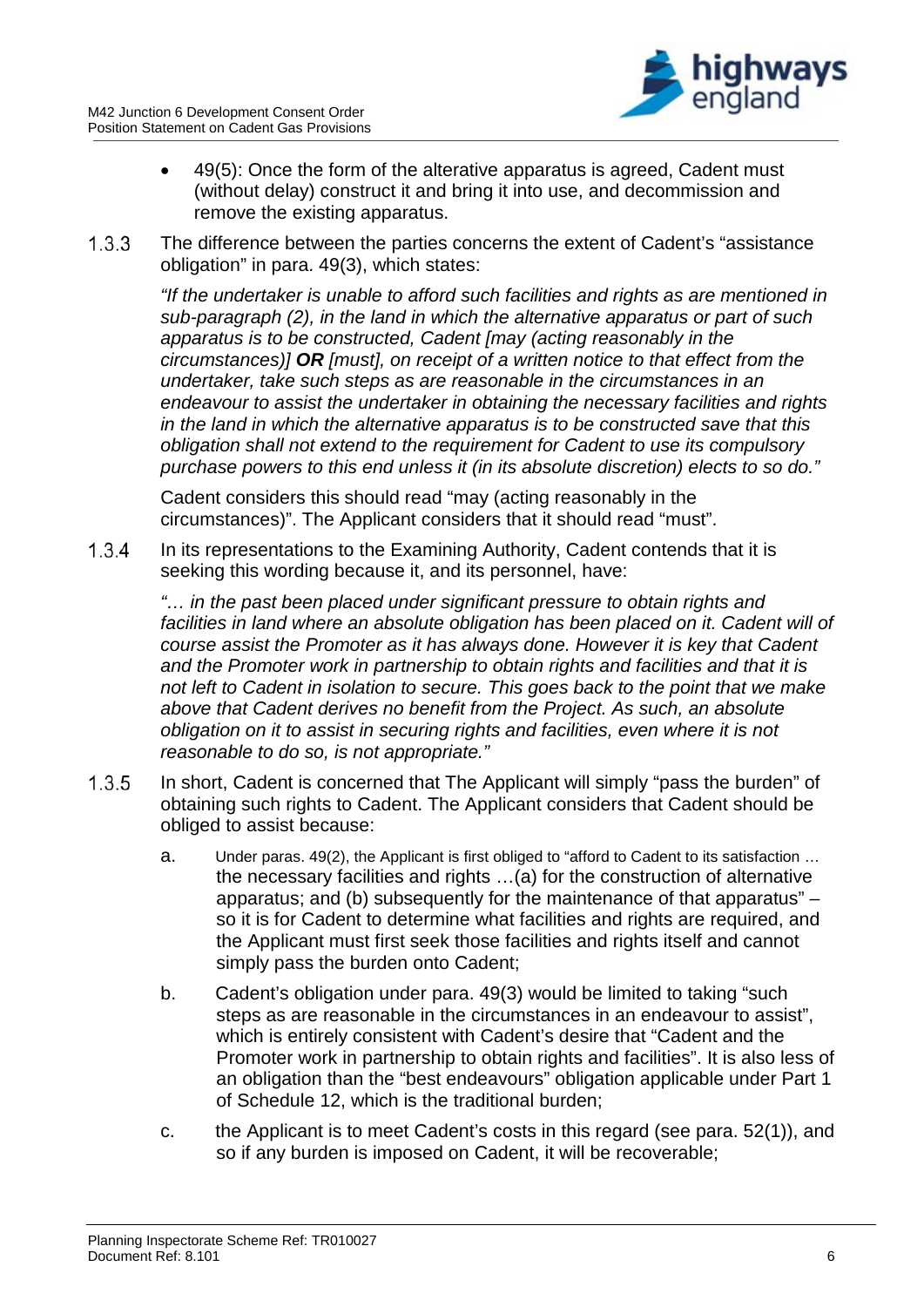

- d. The facilities and rights to be obtained are those required for the relocation of Cadent's apparatus, therefore it is in Cadent's interest that they be acquired;
- e. Cadent has a duty, under the Standard Special Conditions of its Gas Transporters Licence, to:

"at all times act in a manner calculated to secure that it has available to itself such resources, including (without limitation) management and financial resources, personnel, fixed and moveable assets, rights, licences, consents, and facilities, on such terms and with all such rights, as shall ensure that it is at all times able:

(a) to properly and efficiently carry on the transportation business of the licensee; and

(b) to comply in all respects with its obligations under this licence and such obligations under the Act as apply to those activities authorised by this licence including, without limitation, its duty to develop and maintain an efficient, coordinated and economical system of gas transportation."

- f. Accordingly, this obligation places Cadent under no additional burden but simply clarifies how its Licence obligation applies in these circumstances; and
- g. The practical effect of Cadent not assisting the Applicant in acquiring those rights would be to stymie the scheme authorised by the DCO, therefore it is entirely appropriate that Cadent be placed under an obligation in that regard. Conversely, the wording proposed by the Applicant is more likely to protect Cadent's statutory undertaking from serious detriment by ensuring that the necessary facilities and rights are obtained.

#### **(b) Paragraph 53(3)(c)**

 $1.3.6$ Paragraph 53 (Indemnity) of the Protective Provisions includes an indemnity given by the Applicant in the event that:

> *"… any damage is caused to any apparatus or alternative apparatus (other than apparatus the repair of which is not reasonably necessary in view of its intended removal for the purposes of the authorised development) or property of Cadent, or there is any interruption in any service provided, or in the supply of any goods, by Cadent, or Cadent becomes liable to pay any amount to any third party …"*

Sub-paragraph 53(1) sets out the circumstances in which that indemnity will apply. Sub-paragraph 53(4) provides that Cadent must give the Applicant reasonable notice of third party claims and must not settle them or admit liability without consulting the Applicant and considering its representations. These terms have been agreed.

- $1.3.7$ Sub-paragraph 53(3) records those instances in which the Applicant is not subject to liability pursuant to sub-paragraph 53(1). The parties have agreed two such instances:
	- a. any damage or interruption to the extent that it is attributable to the neglect or default of Cadent, its officers, servants, contractors or agents; and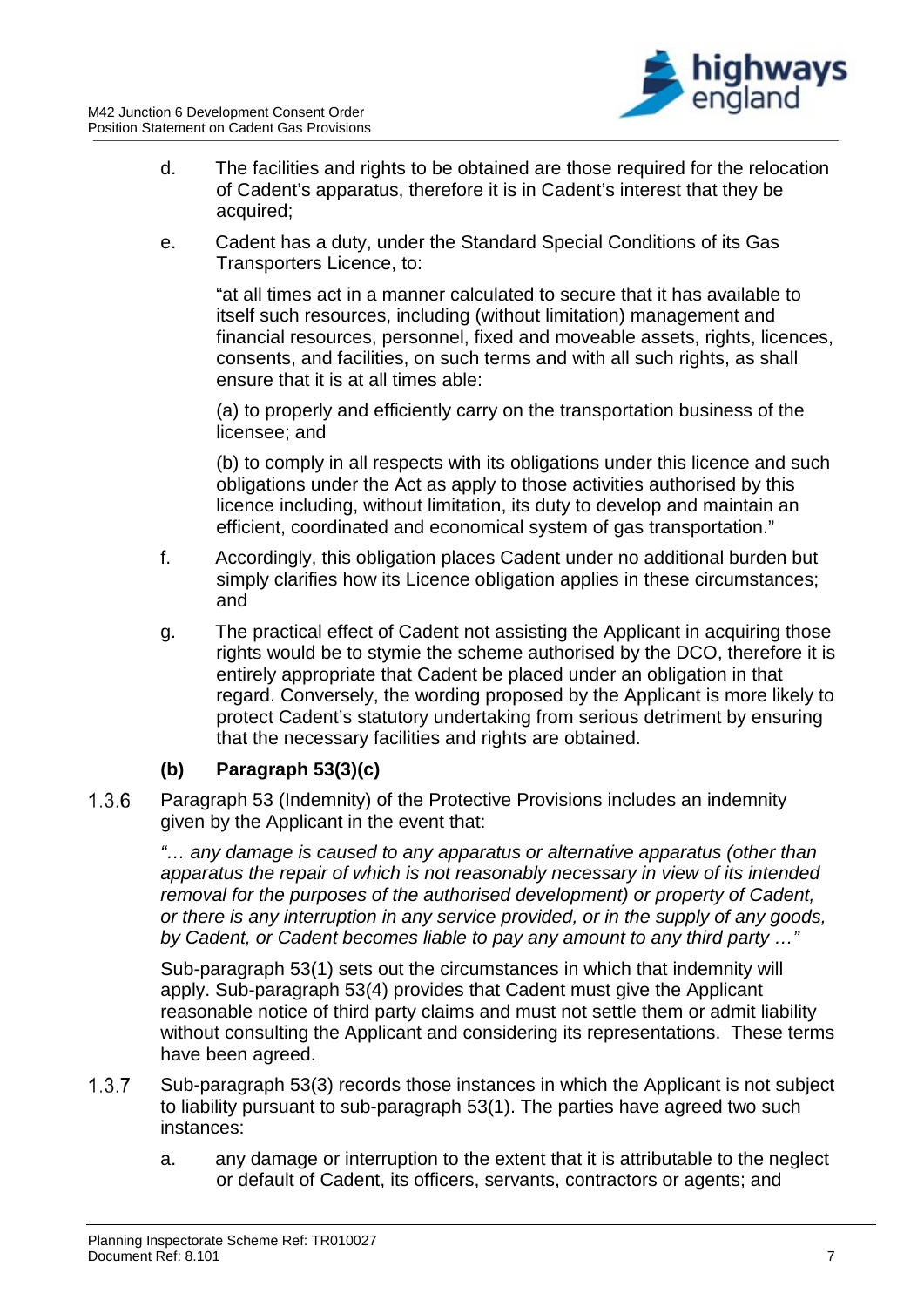

- b. any part of the authorised development carried out by Cadent following a grant or transfer of the powers of the DCO under article 8.
- $1.3.8$ The difference between the parties relates to sub-paragraph (c). The Applicant requires the inclusion of sub-paragraph 56(3)(c), which records that nothing in sub-paragraph 56(1) shall impose any liability on the Applicant in respect of unforeseeable consequential losses:

*"… any indirect or consequential loss of any third party (including but not limited to loss of use, revenue, profit, contract, production, increased cost of working or business interruption) arising from any such damage or interruption, which is not reasonably foreseeable …"*

The Applicant considers that, without the inclusion of sub-paragraph 53(3)(c), the risk of potential costs and losses through no fault of its own would place an unreasonable and unjustified burden on the Applicant, which would unacceptably raise the financial risk of the scheme. In particular, given the Applicant's inability to control the costs associated with any unforeseeable indirect and consequential losses, there is a real concern as to the potential adverse economic impacts on the delivery of the scheme. The Applicant notes that the Secretary of State has previously endorsed the principle of excluding indirect and consequential losses of third parties which were not reasonably foreseeable (per the Secretary of State's decision in respect of the Application for the Eggborough Cycle Gas Turbine (Generating Station) Order) and requests that the same approach is followed in this instance.

- $1.3.9$ Cadent opposes the inclusion of sub-para. (c) on the following grounds.
- $1.3.10$ First, Cadent argues that it derives no benefit from the M42 J6 project (or, it claims, any other scheme promoted by the Applicant), and so it should not be exposed to costs or losses (foreseeable or not). It considers there is no objectively justifiable reason for making the Applicant responsible for foreseeable losses and Cadent for unforeseeable, given the losses are caused (however remotely) by the Applicant. This, however, is to ignore that the scheme forms part of the national Road Investment Strategy and is a Nationally Significant Infrastructure project, considered by government to be of benefit to the entire country, therefore including Cadent as a utility undertaker and as a commercial business (in the absence of any evidence that its employees and vehicles make no use of the strategic road network). This specific project would not only improve traffic flow on the A45 and M42 (to the general benefit of Cadent, which has its headquarters in Coventry) but would also involve the replacement of the one of the oldest assets on the network. In any event, Cadent's argument that it should not be exposed to *any* costs or losses from a scheme in the public interest is misconceived: the Planning Act 2008, s.127 does not require a promoter to hold a utility harmless against the effects of a scheme, only to prevent "serious detriment" to its undertaking. Provided that such serious detriment can be avoided, as the Applicant submits is the case, then utilities are to be treated in the same way as society as a whole, sharing the costs and the benefits. There is no particular reason for Cadent to be treated differently from the rest of society in this case.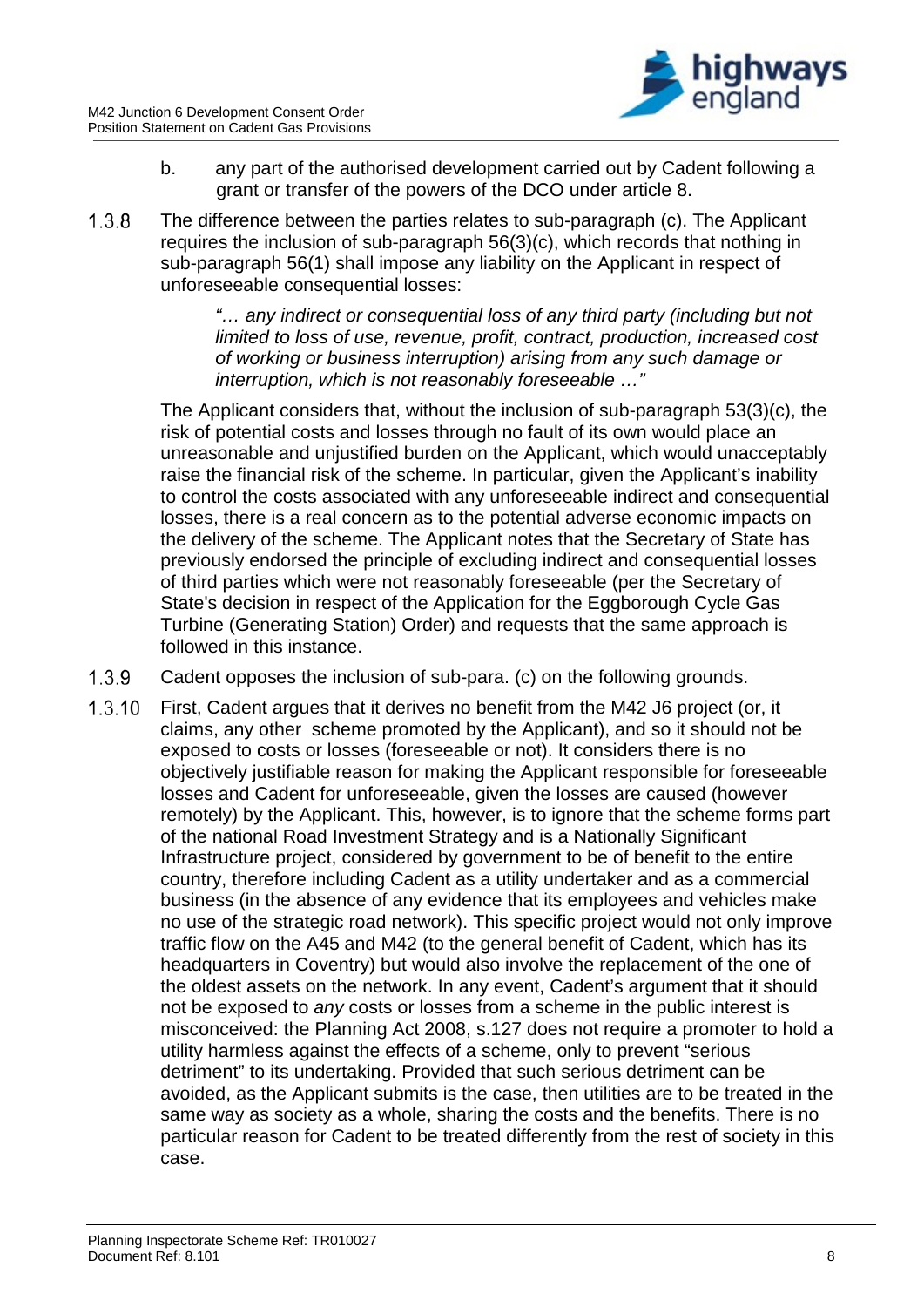

- $1.3.11$ Second, Cadent argues that costs in this regard are not covered by its insurance and would be passed on to its consumers through energy bills. But the Applicant's additional costs in this regard (should it be required to bear unforeseeable third party losses) would be borne by the public sector, and so ultimately the taxpayer. Moreover, while Cadent's insurance *could* be modified to take account of that additional risk, the Applicant, by contrast, does not have commercial insurance cover, as required by *Managing Public Money*.
- $1.3.12$ Third, Cadent places some reliance on the Examining Authority's report and the Secretary of State's decision on the Eggborough Combined Cycle Gas Turbine (Generating Station) Order. However, that case does not give any authority for Cadent's claim that unforeseeable losses should be indemnified. In that case, the Canal and River Trust (CRT) objected to the indemnity in the PPs to be included in the applicant's draft DCO for its benefit on the basis that, first, the indemnity was capped, and, second, it excluded the applicant from liability for any consequential losses experienced by CRT. The Examining Authority (at paras. 8.5.30 of its Report):

"… reached a preliminary conclusion that … [these terms] placed an unreasonable and unjustified burden on CRT, who face a risk of meeting potential costs and losses through no fault of its own"

and recommended CRT be allowed to claim for consequential losses *if reasonably foreseeable*, and that the liability cap be deleted. It then confirmed that finding, despite the fact the applicant did not accept it (para. 8.5.31):

"I have considered the Applicant's response carefully. However, I do not find that the Applicant has reasonably justified why CRT should be financially burdened with an indemnity cap if damages caused by the Applicant exceed £5,000,000, which the Applicant states is highly unlikely in any event. I also find that CRT should be within its reasonable rights to claim for *foreseeable consequential losses* as a result of the construction of the Proposed Development."

The Secretary of State accepted the Examining Authority's recommendation in this regard, and the Eggborough DCO therefore includes an exclusion of unforeseeable consequential loss (Schedule 12, Part 3, para. 32(3)(b), as the Applicant is proposing in this case. For the avoidance of doubt, no cap on Cadent's indemnity is proposed by the Applicant or included in the dDCO. The report and decision in Eggborough therefore support the Applicant's case, not Cadent's.

Fourth, Cadent argues that an equivalent to paragraph 53(3)(c) is not included in  $1.3.13$ the PPs agreed between the Applicant and National Grid Electricity Transmission for this project, or in PPs in other DCOs reached between the Applicant and Cadent's predecessor National Grid Gas. But that fact that the Applicant has concluded different commercial arrangements with NGET in this case (including a side agreement containing terms that are not on the face of the DCO) or with other bodies in the past is not relevant to the question of whether the Applicant should be liable for unforeseeable consequential losses of third parties.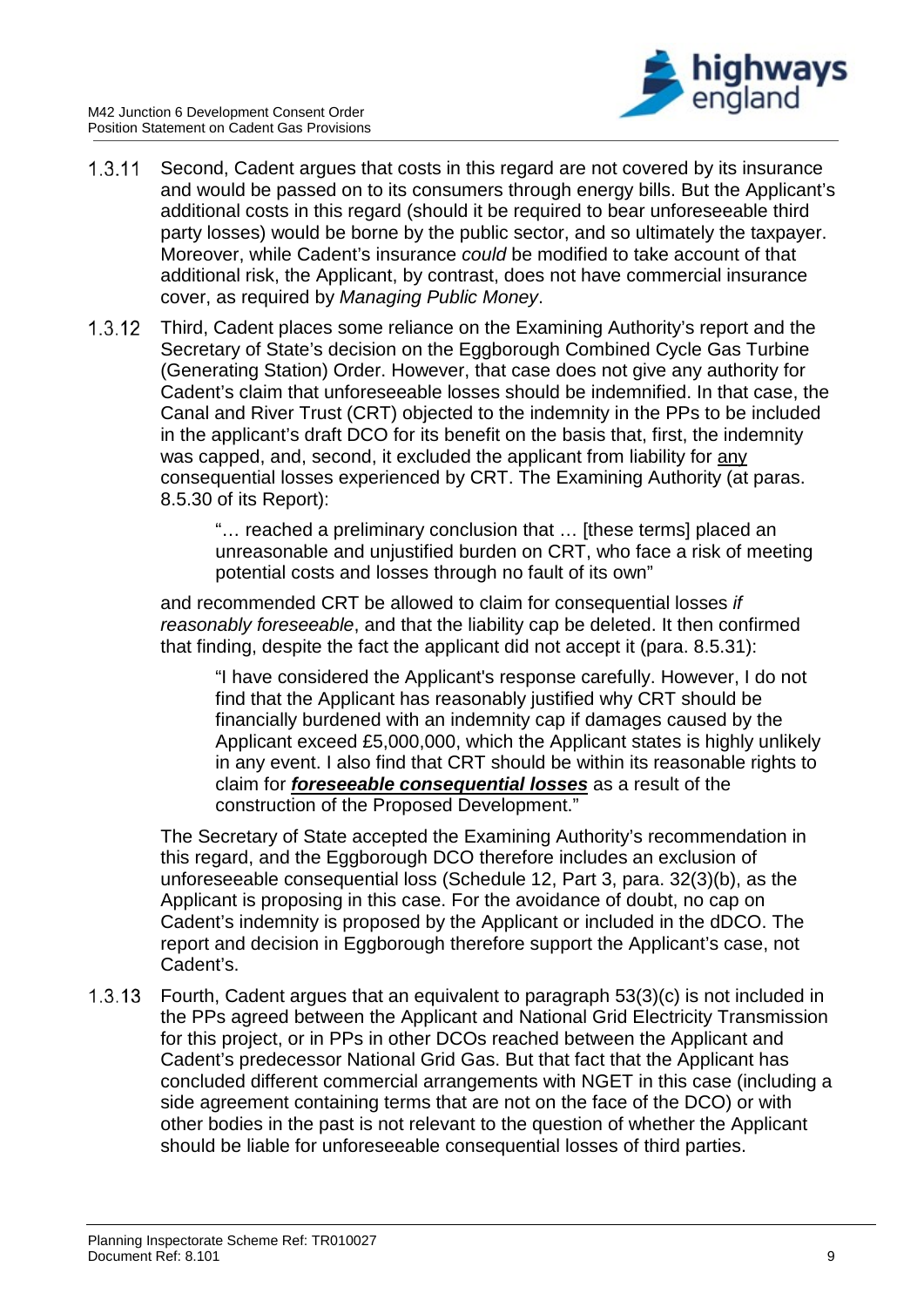

 $1.3.14$ Fifth, Cadent argue that the Applicant's preferred wording goes beyond the "standard" PPs at Schedule 10, Part 1, para. 11, which does not "carve out" unforeseeable consequential loss in the same way. This fails to take account of the fact that the scope of the indemnity in the standard PPs is significantly narrower than that given to Cadent: the former covers "damage", "interruption in service" or "supply of goods" arising only from construction of a narrow class of the Authorised Development (namely works affecting a utility's apparatus) and resulting subsidence; whereas the latter covers

> "… construction of any such works authorised by this Part of this Schedule (including without limitation relocation, diversion, decommissioning, construction and maintenance of apparatus or alternative apparatus) or in consequence of the construction, use, maintenance or failure of *any of the authorised development* (including works carried out under article 22 (protective work to buildings)) by or on behalf of the undertaker or in consequence of any act or default of the undertaker (or any person employed or authorised by the undertaker) in the course of carrying out such works, including without limitation works carried out by the undertaker under this Part of this Schedule or any subsidence resulting from any of these works, any damage is caused to any apparatus or alternative apparatus (other than apparatus the repair of which is not reasonably necessary in view of its intended removal for the purposes of the authorised development) or property of Cadent, or there is any interruption in any service provided, or in the supply of any goods …"

In particular, as the indemnity covers any "use" of "any of the authorised development" – i.e., the use of the new road itself, there is potentially a much wider range of unforeseeable consequences, and it is appropriate that liability for these should be restricted, as requested by the Applicant.

#### **(c) Paragraphs 53(5) and (6) and definition of "acceptable insurance"**

 $1.3.15$ As outlined above, paragraph 53 (indemnity) includes an indemnity given by the Applicant in the event that any damage is caused to Cadent's assets. Cadent, concerned that the Applicant may not have sufficient resources to cover the indemnity granted, initially sought additional security, e.g. that the Applicant take third party insurance. However, this ignored the Applicant's status as a public body, bound by the guidance set out in HM Treasury's Managing Public Money, which provides (para. 4.4 and Annex 4.4) that public bodies should not generally take commercial insurance to cover risk. The parties have now agreed a form of words which confirms the Applicant's status, the circumstances in which the Applicant would take insurance and what constitutes "acceptable insurance" for those purposes.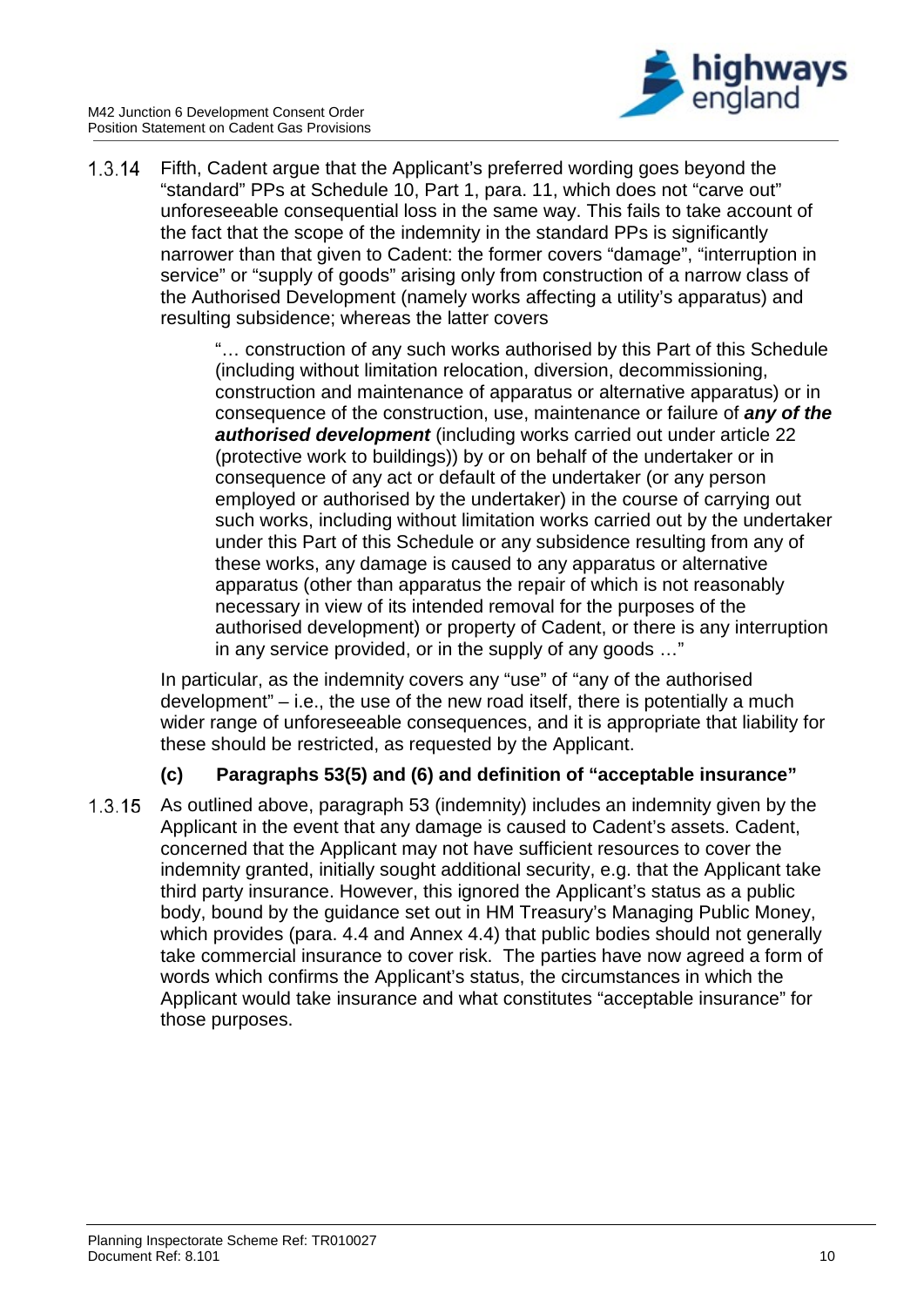

- $1.3.16$ The difference between the parties is whether that agreed form of words (namely, paragraphs 53(5) and (6)) and the definition of "acceptable insurance" in para. 44) should properly be included in the DCO (as Cadent contends) or if they should instead be included in a Side Agreement negotiated between the parties (as the Applicant contends). In short, the Applicant considers that these paragraphs are not suitable to be included in legislation, and the fact that they have been agreed as a matter of expedience by other bodies, or by the Applicant on another scheme (whether for reasons related to that specific scheme or otherwise) does not negate the substantive point.
- Paragraphs 53(5)(5) and (6) state:  $1.3.17$ 
	- *(5) The undertaker confirms that—*
	- *(a) it is a self-insuring body, bound by the guidance set out in the HM Treasury Handbook "Managing Public Money";*
	- *(b) it holds a certificate of exemption under which the Secretary of State exempts it from any obligation to maintain Employers Liability Insurance but it shall be under an obligation to effect and maintain any insurance it is required to hold by statute or law unless an appropriate certificate of exemption is held;*
	- *(c) if, at any time, it ceases to comply with (a) or (b) above it will immediately notify Cadent in writing, shall forthwith put into place the acceptable insurance and then maintain that acceptable insurance for the construction period of the authorised works; and*
	- *(d) in response to any indemnity provided under this Part of this Schedule will not be reduced in anyway and any claim shall not be prejudiced because of the undertaker's self insuring strategy.*

*(6) In the event that the undertaker fails to comply with paragraphs 11(5) or 11(6) of this Part of this Schedule, nothing in this Part of this Schedule shall prevent Cadent from seeking injunctive relief (or any other equitable remedy) in any court of competent jurisdiction. Cadent must use its reasonable endeavours to mitigate in whole or in part and to minimise any costs, expenses, loss, demands, and penalties to which the indemnity under this paragraph applies and if reasonably requested to do so by the undertaker Cadent must provide an explanation of how it has been minimised.* 

The definition of "acceptable insurance" is:

*"acceptable insurance" means a third party public & products liability insurance maintained by the undertaker or their contractors with a limit of fifty million pounds (£50,000,000) in respect of any one occurrence without limit to the number of occurrences in any annual policy period, but fifty million pounds (£50,000,000) for any one occurrence and in the aggregate per annum in respect of liability arising out of products and pollution or contamination liability."*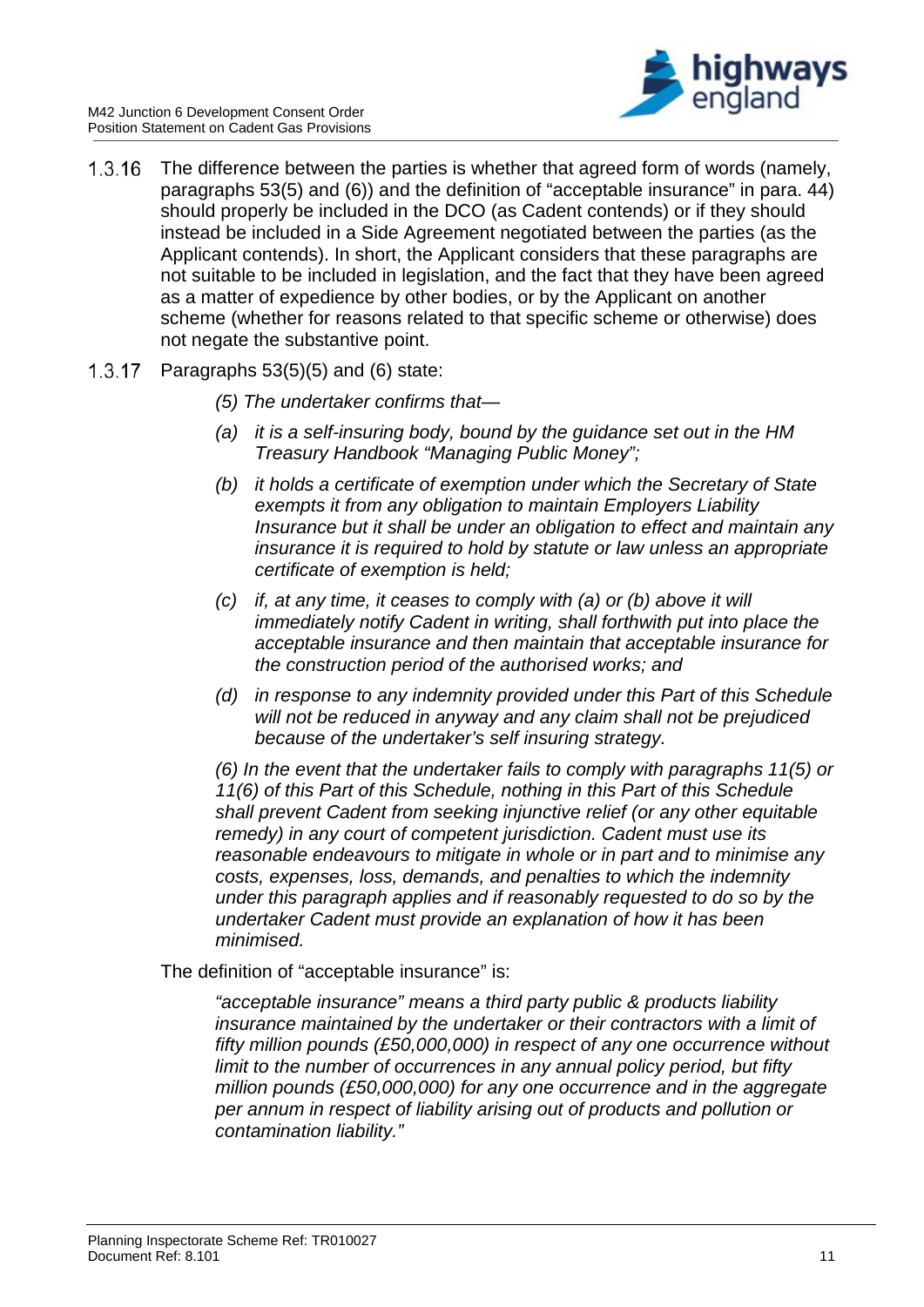

- $1.3.18$ As regards sub-paragraph 53(5), the Applicant considers that it is not appropriate or necessary for the DCO, which is a statutory instrument, to contain provisions which merely "confirm" its status or what it will do in certain circumstances. Such provisions are otiose and contrary to good statutory instrument drafting practice and their inclusion does not meet the "serious detriment" test in s.127 of the Planning Act 2008. As set out above, the purpose of the protective provisions is to make appropriate statutory provision in circumstances were contractual protection would be ineffectual, e.g. where a contractual provision between the promoter of a scheme and the affected utility would not bind a third party. That is not the case here. Moreover, as Cadent and the Applicant have agreed that this wording should be included in the Side Agreement – whose terms are now agreed, although the document has not yet been executed, that protection for Cadent is not reduced. There is no evidence that the £50m figure needs to be in legislation and, indeed, there is good reason to exclude it, namely that it may need to be revised at a later date.
- $1.3.19$ As regards sub-paragraph 53(6), equivalent provision regarding
	- a. Cadent being entitled to seek injunctive relief; and
	- b. Cadent mitigating the Applicant's losses;

has been made in the Side Agreement negotiated between the parties. the Applicant therefore considers that including this sub-paragraph in the PPs is also unnecessary.

#### **(d) Paragraph 57 (Arbitration)**

Paragraph 57 provides that differences or disputes between the Applicant and  $1.3.20$ Cadent in respect of the PPs must be referred to arbitration under article 47 of the DCO. It states:

> *Save for differences or disputes arising under sub-paragraphs 49(2), 49(4) [and paragraph 51] OR [DELETE TEXT] any difference or dispute arising between the undertaker and Cadent under this Part of this Schedule must, unless otherwise agreed in writing between the undertaker and Cadent, be determined by arbitration in accordance with article 47 (arbitration).*

Cadent considers that paragraph 51 should be referred to in this provision, the Applicant does not.

- $1.3.21$ Paragraph 51 (*Retained apparatus: protection of Cadent*) requires (subparagraph (1)) the Applicant to submit a plan (and, if required a ground monitoring scheme) to Cadent not less than 56 days before the commencement of any "specified works" (defined in paragraph 44, and broadly works that may affect Cadent's retained apparatus). Sub-paragraph 51(2) provides that such plan must include a method statement and describe:
	- a. the exact position of the works;
	- b. the level at which these are proposed to be constructed or renewed;
	- c. the matter of their construction or renewal including details of excavation, positioning of the plant etc.;
	- d. the position of all apparatus;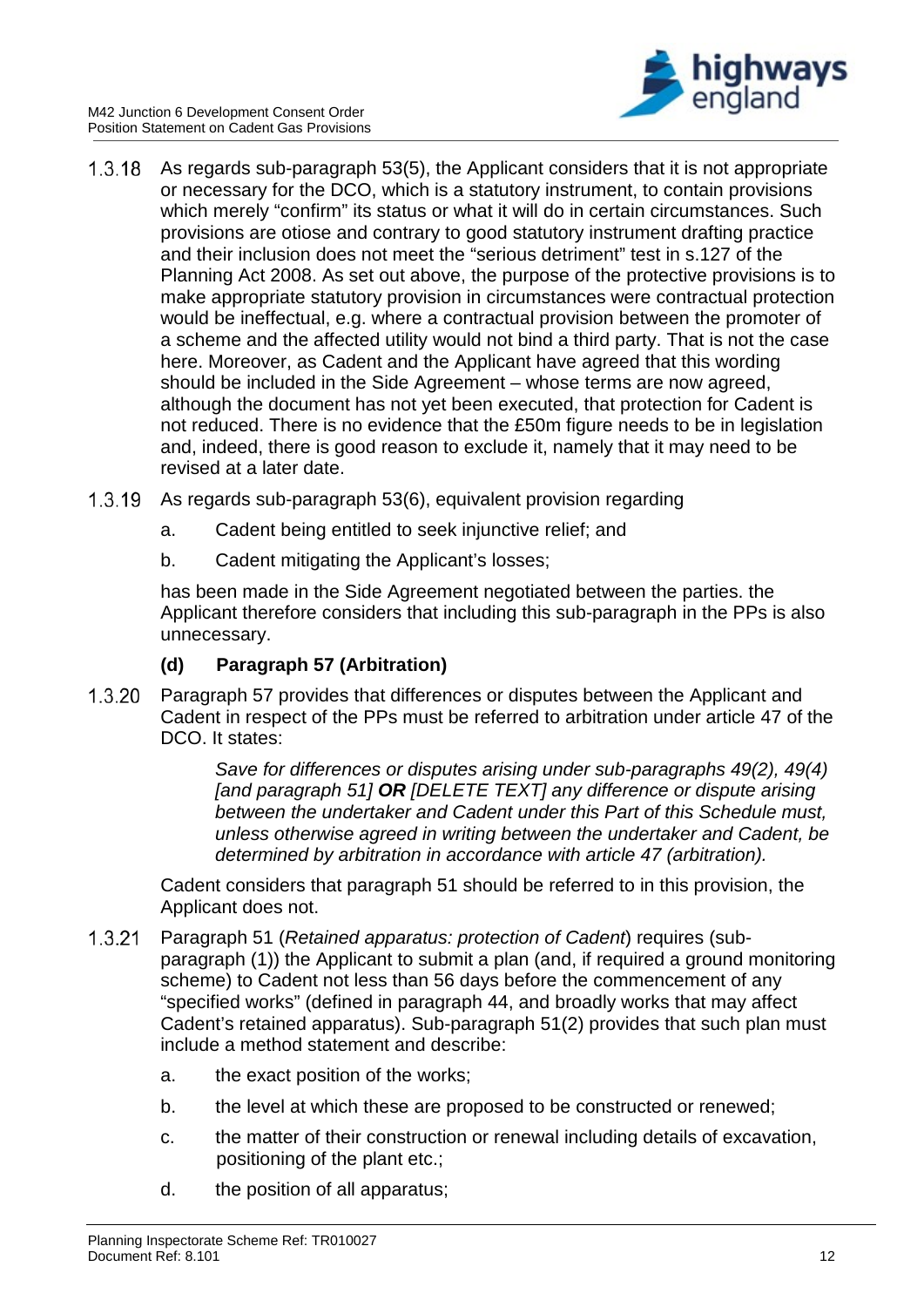

- e. by way of detailed drawings, every alteration proposed to be made to or close to any such apparatus; and
- f. any intended maintenance regimes.
- $1.3.22$ The Applicant is not permitted to commence any specified works unless Cadent has given its written approval to the submitted plan (see sub-paragraph (3)). Cadent's approval may be subject to reasonable conditions (sub-paragraph (4)(a)) and Cadent may require modifications to the plan for the protection of its apparatus and related purposes (sub-paragraph (5)). The Applicant must then do the works in accordance with the plan and the conditions (sub-paragraph (6)), and any protective works must be carried out to Cadent's satisfaction (sub-paragraph (7)). Cadent may reasonably require the removal of the apparatus instead, in which case paragraphs 43 to 45 and 48 to 50 apply (sub-paragraph (8)). The Applicant may submit a new plan, to which the provisions of the paragraph apply as to the original plan (sub-paragraph (9)). In the event of subsidence, the Applicant must implement a ground mitigation scheme, and Cadent may carry further protective works as necessary (sub-paragraph (10)). In the event of emergency works (defined in sub-paragraph (12)), the Applicant need not comply with the 56-day requirement in sub-paragraph (1) but should provide notice and a plan as soon as reasonably practicable and comply with any conditions imposed insofar as reasonably practicable in the circumstances (sub-paragraph (11)).
- $1.3.23$ Cadent's preferred form of paragraph 57 would have the effect of removing the ability to arbitrate any dispute arising out of the paragraphs referred to above. This has the potential to stymie the scheme, which is contrary to the statutory scheme provided under the Planning Act 2008 for the delivery of nationally significant infrastructure projects to be authorised by the Secretary of State, by substituting Cadent for the Secretary of State as a final decision-maker. Under this paragraph, the Applicant is not permitted to commence any specified works without obtaining Cadent's approval to the plan and method statement submitted. However, the basis upon which Cadent is permitted to withhold or condition its approval to the plan pursuant to sub-paragraph 51(4) is subject only to the requirement that the same must be "reasonable". Without the ability to subject the reasonableness or otherwise of Cadent's decision to withhold or condition its approval to independent and impartial review, there is an unacceptable risk that the delivery of the scheme will be delayed and/or that it can only be secured in the event that the Applicant agree to comply with conditions that it considers are unreasonable and which may add unacceptably to the costs of, or programme for, the delivery of the scheme.
- Moreover, the Applicant does not consider that the level of protection afforded to  $1.3.24$ Cadent would be reduced by allowing any dispute or difference under paragraph 51 to be referred to arbitration. Cadent has accepted that its ability to (i) condition and withhold approval to any plan under sub-paragraph 51(4); (ii) modify any plan under sub-paragraph 51(5); and (iii) require the removal of apparatus under subparagraph 51(8), is tempered by the requirement to act reasonably, so Highways England fails to understand why independent scrutiny of its decisions under these provisions is resisted.